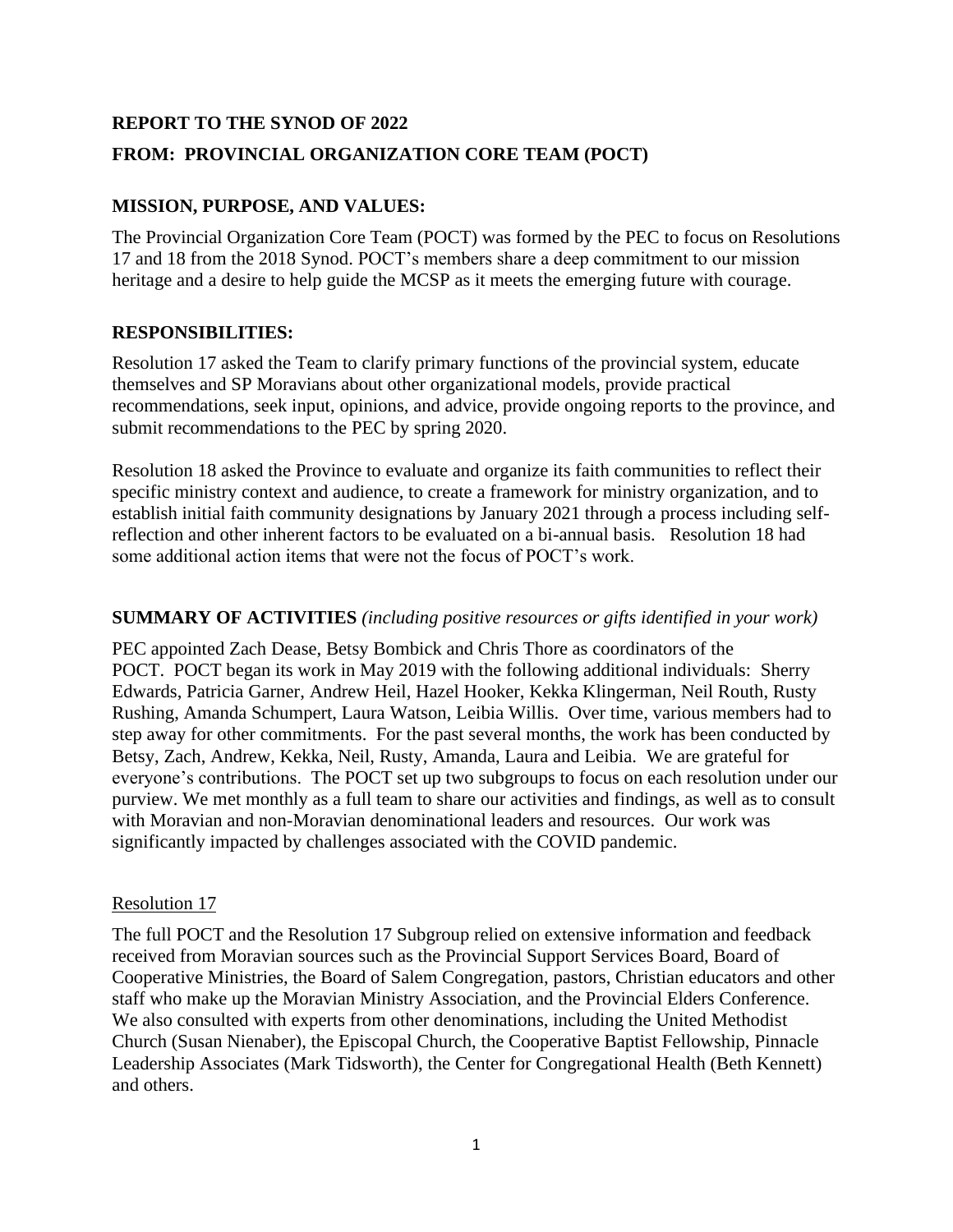The Resolution 17 Subgroup planned congregational meetings on a regional basis, to begin late March 2020; due to Covid, those did not take place.

Through our conversations and research, we realized that rather than making a structural recommendation, POCT first needed to focus on the deeper, cultural themes that we continually observed as we listened to Moravians in the Southern Province.

As a result of extensive conversations as a subgroup and the full POCT, the team identified four "key areas for growth" for the Province:

- Aligning for Mission
- Deepening Our Commitment to the Leadership of Jesus
- Building Trust Across Partners
- Embracing the Whole Church

These key areas for growth were shared with the Provincial Elders Conference in January 2022. Subsequently they have been shared with various planning committees for the 2022 Synod, as well as with Rebecca Craver, director of the newly formed Commission for Congregational Development, and as part of a Proposal to Synod 2022.

## Resolution 18

The Resolution 18 Subgroup included two individuals who did not participate in full POCT meetings: Ruth Burcaw and Kirk Sanders. This Subgroup developed a proposal titled "Reimagining Faith Communities" (RFC), with three detailed documents:

- Process Overview
- Self-Discovery Assessment for Individuals
- Conversational Guidelines

POCT reviewed and subsequently endorsed the proposal/documents, which were presented to the Provincial Elders Conference in late February 2021. The PEC reviewed and discussed the RFC proposal and provided feedback, followed by a joint meeting of the provincial elders and POCT members in June 2021. The PEC affirmed some aspects of the RFC proposal and requested refinement and significant changes in other aspects. PEC made the decision to not begin the implementation of Resolution 18 prior to the 2022 Synod. PEC stated that their decision to not implement Resolution 18 "gives POCT and the PEC the freedom to revise and hopefully strengthen it for consideration by Synod in 2022." However, the POCT decided in July 2021 to place work on Resolution 18 on hold for two primary reasons: a clear lack of time and energy for reworking the RFC proposal, and the desire to switch focus to Resolution 17 work.

The "Reimagining Faith Communities" proposal was shared with Rebecca Craver in her capacity as Director of the Commission for Congregational Development, along with encouragement to incorporate aspects of the findings within the work of the Commission. Further work is recommended in a Proposal to the 2022 Synod.